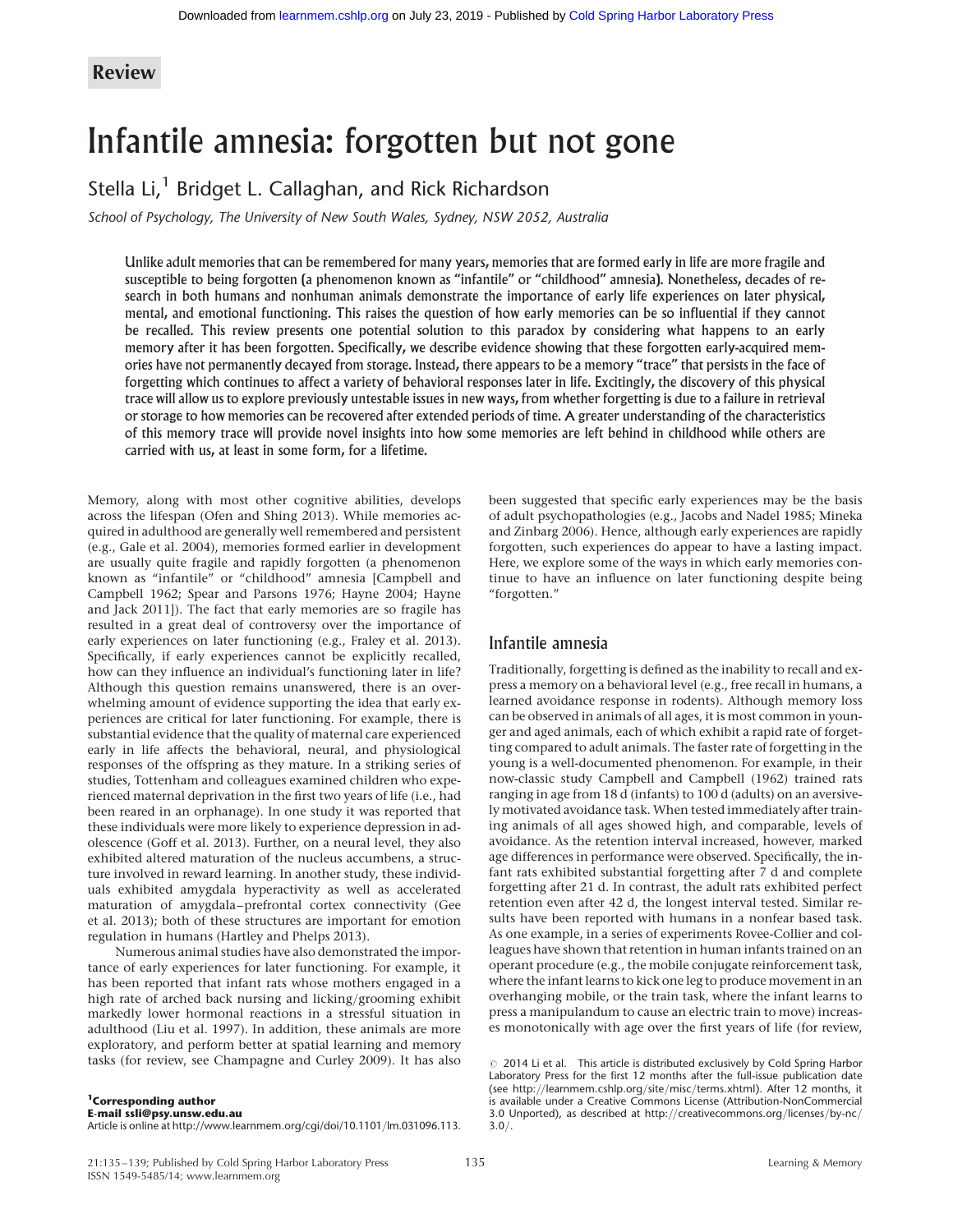see Rovee-Collier and Cuevas 2009). Thus, the studies described above, along with many others, clearly show that memories acquired early in life are forgotten much more quickly than those acquired later in life, at least in terms of conscious recollection or overt behavioral expression of the memory.<sup>2</sup>

Although we have long been aware of the robust phenomenon of infantile amnesia, in the past 50 years there have been surprisingly few advances in our understanding of the physiological bases of this rapid forgetting. However, several recent papers have suggested potential molecular and structural mechanisms that could be involved in infantile amnesia (e.g., Josselyn and Frankland 2012; Frankland et al. 2013; Callaghan et al. 2014). These potential mechanisms are largely derived from recent studies on the molecular and structural bases of memory in adults. That is, infantile amnesia may be due to the immaturity of one, or more, of these mechanisms in infancy. Determining how the various processes already shown to be important in memory in adulthood change across early development is likely to lead to a much better mechanistic understanding of infantile amnesia. However, in this brief review, we focus on a different approach toward understanding infantile amnesia. This approach focuses on the possibility that at least some part of these apparently forgotten early memories persists beyond the point in time where the memory is overtly expressed. This "trace" of the memory, although not normally expressed in a standard retention test, can still markedly affect the participant's behavior in a number of ways. The following sections explore the various ways through which the lasting influence of this trace on later functioning can be observed.

#### Implicit versus explicit memory

It has long been noted that the pronounced forgetting observed in adult amnesiacs primarily occurs with certain types of memories (for reviews, see Schacter and Buckner 1998; Moscovitch 2010). That is, these individuals typically exhibit difficulties with verbal recall of a past event even though they show altered behavioral responses that could have only resulted from having that experience. For example, an adult amnesiac might not recall learning to play a particular song on a piano, but yet is able to perform it. This distinction is referred to as the difference between explicit and implicit memory. A similar dissociation is observed following forgetting of early memories, where there is a lingering influence of the experience even though it is not explicitly recalled.

One example which shows that an enduring memory trace of an early experience can influence subsequent behavior in humans despite a lack of conscious recollection is provided by the research of Newcombe and her colleagues (for review, see Lloyd and Newcombe 2009). In one experiment children were given a recognition test for faces of classmates from preschool. Some children correctly recognized their old classmates while other children did not. Regardless of accuracy in recognition, however, children exhibited a similar skin conductance response to the faces of their old classmates relative to the faces of unfamiliar children. In another study, 3-yr-olds, 5-yr-olds, and adults were shown pictures from a story book. When tested 3 mo later, the 3-yr-olds' verbal recognition of the pictures was at chance while the 5-yr-olds and adults performed significantly better. Despite this difference in explicit memory of the pictures there was no developmental difference on a perceptual priming task. That is, when asked to name an out-of-focus picture that progressively came into focus, all three age groups performed better (i.e., named the picture sooner) with familiar pictures from the storybook than with novel pictures. Findings like these have led some researchers in the field of human memory development to suggest that early memories leave at least a partial trace that continues to influence later functioning despite not being explicitly recalled (e.g., Sroufe et al. 1990).

The idea that an unexpressed memory trace might have an "implicit" effect on later performance in rodents was recently explored by Li and Richardson (2013). In that study, the effect of a memory acquired during infancy, but then forgotten, on the neurobiological mechanisms mediating future learning experiences was examined. In adult animals, it is well-established that the cellular mechanisms underlying initial learning ("acquisition") involve a series of intracellular signals, one of which is the activation of N-methyl-D-aspartate receptors (NMDArs) (Kandel 2001; Schafe et al. 2001). However, when the same learning experience occurs again ("reacquisition") NMDArs are no longer required (e.g., Sanders and Fanselow 2003; Wiltgen et al. 2011). This is referred to as a "switch" from NMDAr-dependent acquisition to NMDAr-independent reacquisition. Li and Richardson (2013) explored whether this switch to NMDAr-independent reacquisition still occurred if the original learning had been forgotten. Infant rats were trained at 17 d of age with noise CS-shock US pairings. After 2 wk these infant rats demonstrated complete forgetting by exhibiting negligible levels of conditioned fear (as assessed through CS-elicited freezing). Reacquisition following forgetting was NMDAr-independent regardless of whether reacquisition occurred 2 or 7 wk after training (forgetting was observed at both intervals). Importantly, the switch from NMDAr-dependent acquisition to NMDAr-independent reacquisition only occurred if the experience at 17 d of age was an associative learning experience (i.e., CS–US pairings) and not merely an aversive experience (i.e., unpaired noise-shock presentations). Hence, it appears that early memories can have a long-lasting influence on subsequent learning, altering the cellular mechanisms involved in learning later in life, even though they are no longer overtly expressed at the behavioral level. Interestingly, the transition to NMDAr-independent reacquisition is not observed in adult rats following anisomycin-induced amnesia (Hardt et al. 2009) or following extinction training in conjunction with administration of fibroblast growth factor-2 (Graham and Richardson 2011) as these manipulations appear to permanently alter or erase the original memory trace. Taken together, the results of these studies suggest that the switch from NMDAr-dependent acquisition to NMDAr-independent reacquisition could be a useful procedure for assessing whether some representation of a memory which is forgotten at a behavioral level is still maintained in the brain.

#### Memory reinstatement/reactivation

The terms "reinstatement" and "reactivation" both refer to a situation where an apparently forgotten memory is recovered (i.e., is now overtly expressed at test). The difference between the two terms is that "reinstatement" usually is used in studies where repeated, periodic reminders are given throughout the retention interval, while "reactivation" usually is used in studies where a single reminder is given at the end of the retention interval (Spear and Parsons 1976).

The obvious implication of the findings described immediately above is that infantile forgetting is not due to a loss of the early-acquired memory from storage. In other words, this

<sup>&</sup>lt;sup>2</sup>Although memories acquired early in life are more rapidly forgotten compared to those acquired later in life, it should be noted that the sensory modality of the CS can markedly affect the rate of this forgetting. As a prime example, there are several studies showing that infant rats retain olfactory-based memories well into adulthood (Sevelinges et al. 2008). Nonetheless, when direct age comparisons have been made for retention of olfactory-based learning, it is still the case that the younger animals forget more quickly than older animals (Markiewicz et al. 1986).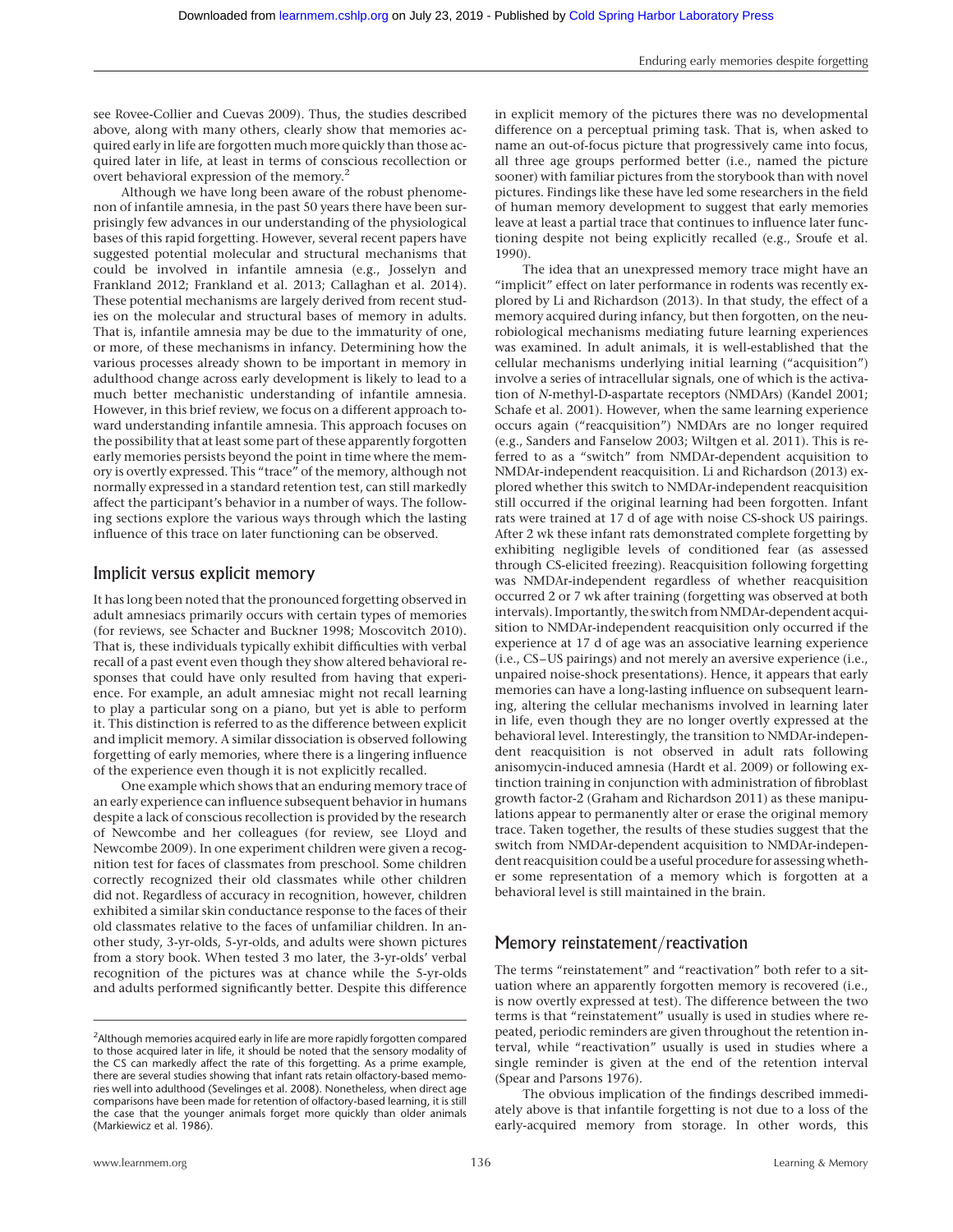forgetting must be due to a retrieval failure. Additional evidence for this claim is provided by a study by Campbell and Jaynes (1966) who reported that infantile amnesia in rats could be alleviated by "reminders" given periodically throughout the retention interval. Since that study there has been a plethora of additional studies supporting this finding in a variety of tasks and in both humans and nonhuman subjects. For instance, Spear and Parsons (1976) conditioned 16-d-old rats (infants) to fear a light CS by pairing it with a footshock US. Animals were tested 28 d after training and, as expected, substantial forgetting occurred (i.e., infantile amnesia was observed). However, 24 h prior to test some animals were given a single shock presentation. Animals that received the pretest shock "reminder" exhibited high levels of fear of the light CS at test. To ensure that the reminder shock did not cause any learning by itself, a separate group of animals were not trained but were given the shock prior to test. The light CS did not elicit fear in these animals, demonstrating that the treatment alleviated forgetting by reactivating the original memory rather than producing sufficient new learning to lead to the behavioral response of interest. Although most early studies of this phenomenon used footshock as the reminder cue, later studies showed that infantile amnesia could be attenuated through other pretest treatments, such as hormonal or pharmacological agents (e.g., epinephrine [Haroutunian and Riccio 1977] and FG-7142 [Kim et al. 2006]). All of these studies, as well as those described earlier in the section on explicit/implicit memory, show that some representation of the original memory formed in infancy must still be present later in development despite the fact that the memory is not easily retrieved or overtly expressed.

Similar findings have been reported in human infants. For example, Davis and Rovee-Collier (1983) trained 8-wk-old infants on an operant conditioning task where the infant learned to kick their foot in order to move a mobile suspended above them. Two weeks after training, all infants showed complete forgetting of this task. However, infants showed little to no forgetting if they had received a reminder treatment (exposure to the moving mobile) 24 h prior to the long-term retention test. Thus, just like in the rodent studies, even when forgetting occurs on a behavioral level, memories acquired by infant humans are not permanently lost or erased.

## Empirical evidence for a physical memory trace after infantile forgetting

The studies described in the two preceding sections suggest that there must be some neural representation of the early-acquired memory even when it is not behaviorally expressed. Evidence for such a physical trace was recently provided in a study by Kim et al. (2012). In that study, 16- and 23-d-old rats were given noise CS-shock US pairings. When tested immediately after training, rats at both ages showed similar levels of conditioned fear (as assessed through CS-elicited freezing). When tested 2 d later, however, only the 23-d-old rats continued to exhibit fear to the CS, while the 16-d-old rats showed low levels of CS-elicited freezing, indicating forgetting. Following test, the amount of phosphorylated mitogen-activated protein kinase (pMAPK) in the amygdala was analyzed using immunohistochemistry. Despite failing to behaviorally express the memory, the 16-d-old rats tested at the 2-d interval had heightened pMAPK activity in the amygdala, comparable to that observed in the 23-d-old rats who had exhibited high levels of freezing at test. Importantly, both of these groups differed in levels of amygdala pMAPK activity relative to same-age animals given explicitly unpaired presentations of the CS and US at training and then tested 2 d later; the rats in this unpaired condition did not express fear of the CS. These results suggest that pMAPK levels in the amygdala track past learning history and may be a long-term marker of fear memory storage. That study provided the first neural evidence for a memory trace which persists in the face of infantile forgetting.

The discovery of a neural marker of past learning experience that persists despite forgetting on the behavioral level may prove useful in a number of ways. For example, although the studies described above on memory reinstatement/reactivation clearly demonstrate that many instances of infantile forgetting are due to a retrieval failure, this does not mean they always are. That is, forgetting of early memories may go through two phases. In the first phase, the memory is no longer explicitly expressed, but can be recovered if an appropriate reminder treatment is given prior to test. However, if the memory remains in this dormant state (i.e., available but not accessible) long enough, then it may decay sufficiently such that there is no longer a representation of it in the brain (see Callaghan et al. 2014, for a consideration of various neural and molecular processes that could be involved in infantile amnesia). In other words, infantile forgetting, and forgetting more generally, could sometimes be due to a retrieval failure and other times to a storage failure; the presence or absence of the physical trace could potentially distinguish between the two cases.

The observation of a successful reinstatement/reactivation effect clearly shows that any observed forgetting was due to a retrieval failure. However, the failure to detect such an effect does not necessarily mean that the memory trace has decayed from storage; rather, such a result could be due to an ineffective reminder cue. This issue has long been noted, but without having any independent evidence of the memory trace, other than successful reactivation, it has not been possible to test these various possibilities. The demonstration of a detectable neural signal resulting from a specific learning experience could be very useful in this situation. That is, if animals fail to recover a memory following a reminder treatment, but they exhibit evidence of the physical trace (e.g., altered pMAPK activity in the amygdala), then a stronger conclusion can be made that the particular reminder treatment used was ineffective in that situation.

It will be interesting to determine whether other neural markers of memory can also be used to explore the issue of whether infantile forgetting is due to a storage or retrieval failure. As one example, Han and colleagues took advantage of the finding that changes in cyclic-AMP response element binding protein (CREB) expression plays a role in the formation of a memory trace. Specifically, they reported that experimentally increasing CREB expression in subpopulations of neurons in the lateral amygdala following auditory fear conditioning resulted in the recruitment of those neurons into the memory trace (Han et al. 2007). In a subsequent study they showed that deletion of these CREB-overexpressing neurons reduced memory expression (Han et al. 2009). It is currently unknown whether the same results would be observed in the infant animal. In other words, is CREB expression also important for the formation of a memory trace in the infant animal? If so, then heightened CREB expression in the amygdala, especially at long intervals following initial learning, may be used to predict the success of memory reinstatement/reactivation.

The discovery of these various neural markers can help us to distinguish between retrieval- and storage-based failures in memory. However, one issue that requires further investigation is why the animal exhibits forgetting even when there is a neural signature of the memory persisting in the brain. As previously mentioned, it is likely that forgetting occurs in stages. Thus, it is possible that the strength of the memory trace also degrades in stages. For instance, it may be that the behavioral expression or explicit recall of a memory requires the whole (or nearly whole) memory trace to be present in the brain. When an animal forgets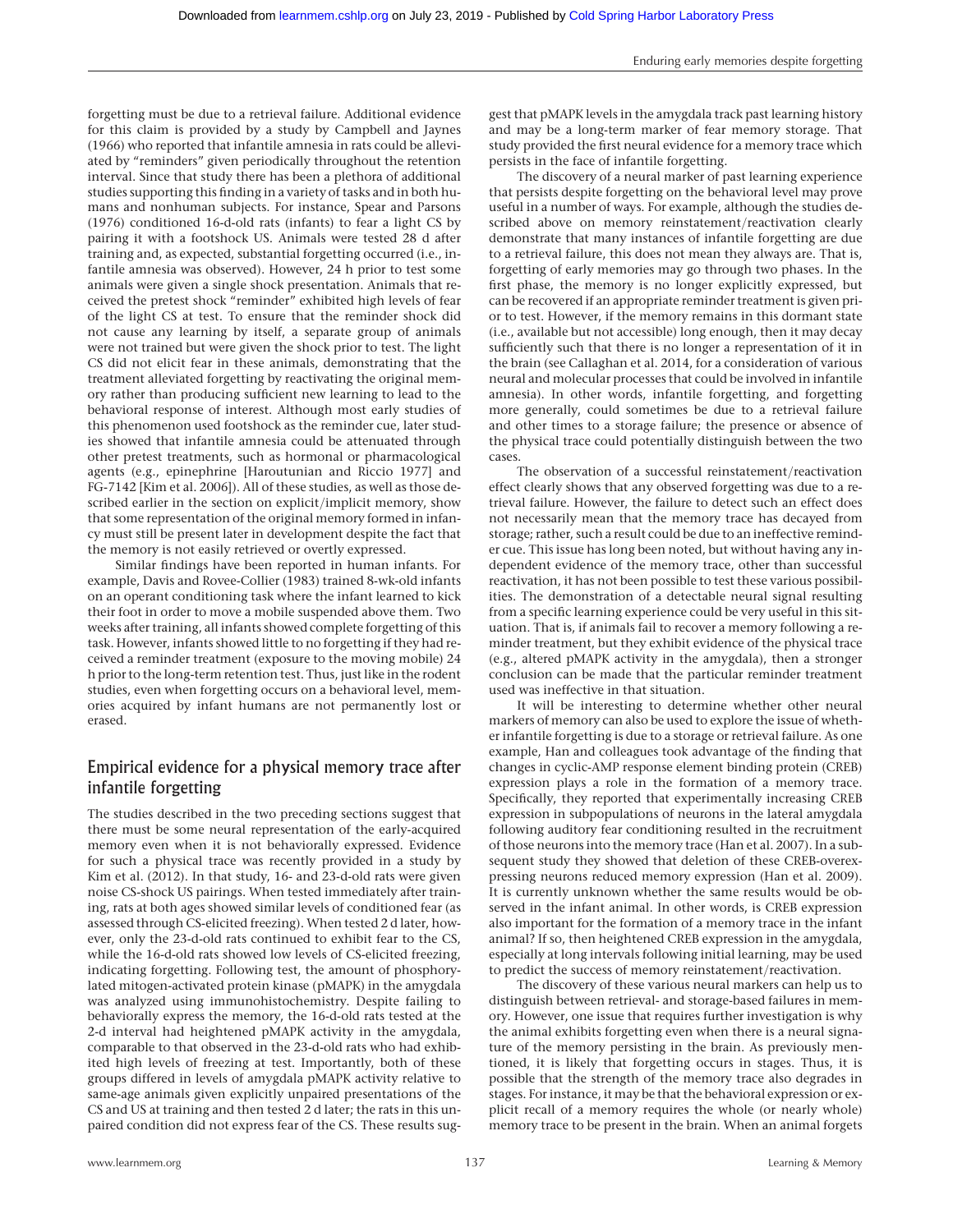but the memory can still be reactivated and retrieved, then a partial memory trace may be observed. The final stage, when an animal forgets and the memory cannot be reactivated, may reflect the complete decay of the memory trace. Future studies could test this possibility by examining the levels of pMAPK expression in the amygdala at different time points following learning. We would expect that the level of pMAPK expression decreases over time until the point where no pMAPK activity is observed, thus reflecting the complete and permanent loss of memory.

### When infantile forgetting does not occur

Although infantile amnesia is one of the strongest, and most frequently observed, characteristics of infant memory, there appear to be some circumstances where infants exhibit much longerlasting retention of early experiences. A largely ignored area of research has been the interaction between early adversity and the development of memory. This is an important gap in the literature considering that early adversity has been shown to be associated with alterations in the developmental trajectory of neural regions important for memory (e.g., Gee et al. 2013). Whether infantile amnesia remained a characteristic of memory development following early life adverse rearing (i.e., maternal separation) was recently investigated by Callaghan and Richardson (2012). In that study infant rats were given pairings of a noise CS and a shock US, and tested for their fear of the noise CS either 1 or 10 d later. Both standard-reared (SR) and maternally separated (MS) rats learned the association, as both expressed fear at the 1-d interval. However, while the SR rats rapidly forgot the association, expressing negligible levels of CS-elicited freezing just 10 d later, MS infant rats maintained a high level of fear at the 10-d interval. The MS rats trained as infants continued to express conditioned fear up to 30 d after the conditioning episode (i.e., well into the young adult period of development), suggesting that MS drastically enhances retention of infant memories. Enhanced memory retention was also observed if animals were reared by mothers who had their drinking water supplemented with the stress hormone corticosterone across the same period of time (i.e., postnatal days 2–14). Thus, early exposure to stress appears to alter the developmental trajectory of memory, accelerating the emergence of adult-like retention, leading to lasting behavioral expression of learned experiences (also see Cowan et al. 2013). These findings have both clinical and theoretical significance. Clinically, these findings might provide at least a partial explanation for why early life adversity is associated with later anxiety disorders (e.g., McLaughlin et al. 2012) as such individuals may explicitly retain their early experiences much longer than normally occurs. Theoretically, these findings may provide a novel approach toward studying the molecular and structural processes involved in memory (e.g., Callaghan et al. 2014). That is, animals exposed to early life adversity may exhibit a markedly different developmental profile in the maturation of one, or more, of these processes. Another area of future research could be to examine whether these effects of maternal separation on retention are observed for all memories, including appetitive ones or are specific to aversive memories.

## **Conclusions**

Infantile amnesia is a robust and ubiquitous phenomenon; however, there are still many unanswered questions about the nature of infant memories. One of those questions is how early memories, despite being forgotten on a behavioral level, continue to have effects on the animal's physical and mental health later in life. In this review, we presented evidence suggesting a neural

trace of the experience persists even when memories are no longer recalled or expressed. This finding highlights the importance of considering what the term "forgetting" actually means—is it merely the absence of behavioral expression or is it when even "implicit" effects on later performance are no longer observable? We suggest that forgetting, at least nonreversible and permanent forgetting, occurs when both of these characteristics are observed.

In this review, we hypothesized that the "implicit" effects of early memories on later performance are due to the persistence of the neural signature representing that memory. What we currently do not know is how long these physical traces last. Kim et al. (2012) only examined pMAPK levels 2 d after training, and it is possible that heightened pMAPK activity in the amygdala is observed weeks, months, or even years later. This would be exciting on a clinical level because we could reactivate and potentially extinguish aversive or traumatic early memories rather than allowing the memories to persist in their implicit form, with their attendant consequences which are not attributed to a specific experience as that memory is not explicitly recalled. Future research also needs to determine how reactivation/reminder treatments interact with the memory trace. It may be that periodic reminders ward off the decay of the memory by working to stabilize the memory trace. This is of interest clinically because it may explain how some early memories are more resilient to disruption than others. Additional research into these persisting neural markers of memory will hopefully provide us with greater insight into how some memories may, indeed, last a lifetime. Overall, this review shows that while the study of infantile amnesia in the last 50 yr has focused predominantly at the behavioral level, our exploration of the phenomenon on a mechanistic level is only just beginning.

### Acknowledgments

Preparation of this manuscript was supported by grants from the Australian Research Council (DP120104925) and the National Health and Medical Research Council (APP1031688) to R.R.

#### References

- Callaghan B, Richardson R. 2012. The effect of adverse rearing environments on persistent memories in young rats: Removing the brakes on infant fear memories. Transl Psychiatry 2: e138.
- Callaghan BL, Li S, Richardson R. 2014. The elusive engram: What can infantile amnesia tell us about memory? Trends Neurosci 37: 47–53.
- Campbell BA, Campbell EH. 1962. Retention and extinction of learned fear in infant and adult rats. J Comp Physiol Psychol 55: 1–8.
- Campbell BA, Jaynes J. 1966. Reinstatement. Psychol Rev 73: 478–480. Champagne FA, Curley JP. 2009. Epigenetic mechanisms mediating the long-term effects of maternal care on development. Neurosci Biobehav Rev 33: 593–600.
- Cowan CSM, Callaghan BL, Richardson R. 2013. Acute early-life stress results in premature emergence of adult-like fear retention and extinction relapse in infant rats. Behav Neurosci 127: 703-711.
- Davis JM, Rovee-Collier CK. 1983. Alleviated forgetting of a learned contingency in 8-week-old infants. Dev Psychol 19: 353-365.
- Fraley RC, Roisman GI, Haltigan JD. 2013. The legacy of early experiences in development: Formalizing alternative models of how early experiences are carried forward over time. Dev Psychol 49: 109-126.
- Frankland PW, Kohler S, Josselyn SA. 2013. Hippocampus neurogenesis and forgetting. Trends Neurosci 36: 497-503.
- Gale GD, Anagnostaras SG, Godsil BP, Mitchell S, Nozawa T, Sage JR, Wiltgen B, Fanselow MS. 2004. Role of the basolateral amygdala in the storage of fear memories across the adult lifetime of rats. *J Neurosci* 24: 3810–3815.
- Gee DG, Gabard-Durnam LJ, Flannery J, Goff B, Humphreys KL, Telzer EH, Hare TA, Bookheimer SY, Tottenham N. 2013. Early developmental emergence of human amygdala–prefrontal connectivity after maternal deprivation. Proc Natl Acad Sci 110: 15638-15643.
- Goff B, Gee DG, Telzer EH, Humphreys KL, Gabard-Durnam L, Flannery J, Tottenham N. 2013. Reduced nucleus accumbens reactivity and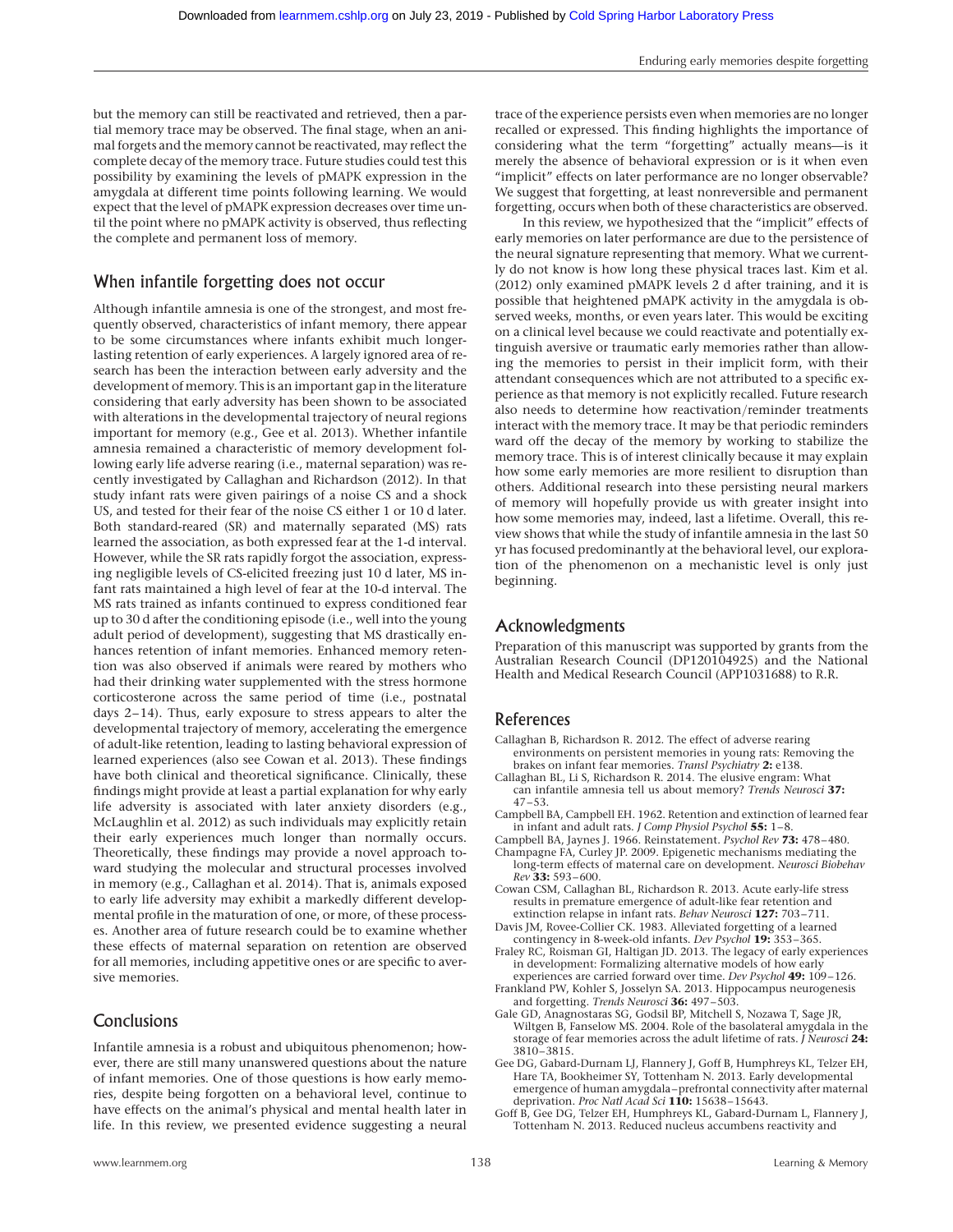Enduring early memories despite forgetting

adolescent depression following early-life stress. Neuroscience 249: 129–138.

- Graham BM, Richardson R. 2011. Fibroblast growth factor-2 alters the nature of extinction. Learn Mem 18: 80-84.
- Han J-H, Kushner SA, Yiu AP, Cole CJ, Matynia A, Brown RA, Neve RL, Guzowski JF, Silva AJ, Jossleyn SA. 2007. Neuronal competition and selection during memory formation. Science 316: 457-460.
- Han J-H, Kushner SA, Yiu AP, Hsiang H-L, Buch T, Waisman A, Bontempi B, Neve RL, Frankland PW, Jossleyn SA. 2009. Selective erasure of a fear memory. Science 323: 1493-1496.
- Hardt O, Wang S-H, Nader K. 2009. Storage or retrieval deficit: The yin and yang of amnesia. Learn Mem 16: 224–230.
- Haroutunian V, Riccio DC. 1977. Effect of arousal conditions during reinstatement treatment upon learned fear in young rats. Dev Psychobiol 10: 23–32.
- Hartley CA, Phelps EA. 2013. Fear models in animals and humans. In Pediatric anxiety disorders (ed. Vasa RA, Roy AK), pp. 3–21. Springer, New York.
- Hayne H. 2004. Infant memory development: Implications for childhood amnesia. Dev Rev 24: 33–73.
- Hayne H, Jack F. 2011. Childhood amnesia. Wiley Interdiscip Rev Cogn Sci 2: 136–145.
- Jacobs WJ, Nadel L. 1985. Stress-induced recovery of fears and phobias. Psychol Rev 92: 512–531.
- Josselyn SA, Frankland PW. 2012. Infantile amnesia: A neurogenic hypothesis. Learn Mem 19: 423–433.
- Kandel ER. 2001. The molecular biology of memory storage: A dialogue between genes and synapses. Science 294: 1030-1038.
- Kim JH, McNally GP, Richardson R. 2006. Recovery of fear memories in rats: Role of the  $\gamma$ -amino butyric acid (GABA) in infantile amnesia. Behav Neurosci 120: 40-48.
- Kim JH, Li S, Hamlin AS, McNally GP, Richardson R. 2012. Phosphorylation of mitogen-activated protein kinase in the medial prefrontal cortex and the amygdala following memory retrieval or forgetting in developing rats. Neurobiol Learn Mem 97: 59–68.
- Li S, Richardson R. 2013. Traces of memory: Reacquisition of fear following forgetting is NMDAr-independent. Learn Mem 20: 174–182.
- Liu D, Diorio J, Tannenbaum B, Caldji C, Francis D, Freedman A, Sharma S, Pearson D, Plotsky PM, Meaney MJ. 1997. Maternal care, hippocampal glucocorticoid receptor gene expression and hypothalamic pituitary-adrenal responses to stress. Science 227: 1659-1662.
- Lloyd ME, Newcombe NS. 2009. Implicit memory in childhood. Reassessing developmental invariance. In The development of memory in

infancy and childhood (ed. Courage ML, Cowan N), pp. 93–113. Taylor & Francis, New York.

- Markiewicz B, Kucharski D, Spear NE. 1986. Ontogenetic comparison of memory for pavlovian conditioned aversions to temperature, vibration, odor, or brightness. Dev Psychobiol 19: 139-154.
- McLaughlin KA, Greif Green J, Gruber MJ, Sampson NA, Zaslavsky AM, Kessler RC. 2012. Childhood adversities and first onset of psychiatric disorders in a national sample of US adolescents. Arch Gen Psychiatry 69: 1151–1160.
- Mineka S, Zinbarg R. 2006. A contemporary learning theory perspective on the etiology of anxiety disorders. Am Psychol  $61: 10-26$
- Moscovitch M. 2010. Consciousness and memory in amnesia. In Encyclopedia of consciousness (ed. Banks WP), pp. 183–192. Academic Press, Oxford, UK.
- Ofen N, Shing YL. 2013. From perception to memory: Changes in memory systems across the lifespan. Neurosci Biobehav Rev 37: 2258–2267.
- Rovee-Collier C, Cuevas K. 2009. Multiple memory systems are unnecessary to account for infant memory development. An ecological model. *Dev Psychol* **45:** 160–174.
- Sanders MJ, Fanselow MS. 2003. Pre-training prevents context fear conditioning deficits produced by hippocampal NMDA receptor<br>blockage. *Neurobiol Learn Mem* **80:** 123–129.
- Schacter DL, Buckner RL. 1998. Priming and the brain. Neuron 20: 185–195.
- Schafe GE, Nader K, Blair HT, LeDoux JE. 2001. Memory consolidation of Pavlovian fear conditioning: A cellular and molecular perspective. Trends Neurosci 24: 540–546.
- Sevelinges Y, Sullivan RM, Messaoudi B, Mouly A-M. 2008. Neonatal odor-shock conditioning alters the neural network involved in odor fear learning at adulthood. Learn Mem 15: 649-656.
- Spear NE, Parsons PJ. 1976. Analysis of a reactivation treatment: Ontogenetic determinants of alleviated forgetting. In Processes in animal memory (ed. Medin DL, et al.), pp. 135-165. Lawrence Erlbaum Associates, Hillsdale, NJ.
- Sroufe AL, Egeland B, Kreutzer T. 1990. The fate of early experience following developmental change: Longitudinal approaches to individual adaptation in childhood. Child Dev 61: 1363-1373.
- Wiltgen BJ, Wood AN, Levy B. 2011. The cellular mechanisms of memory are modified by experience. Learn Mem 18: 747-750.

Received October 31, 2013; accepted in revised form December 17, 2013.